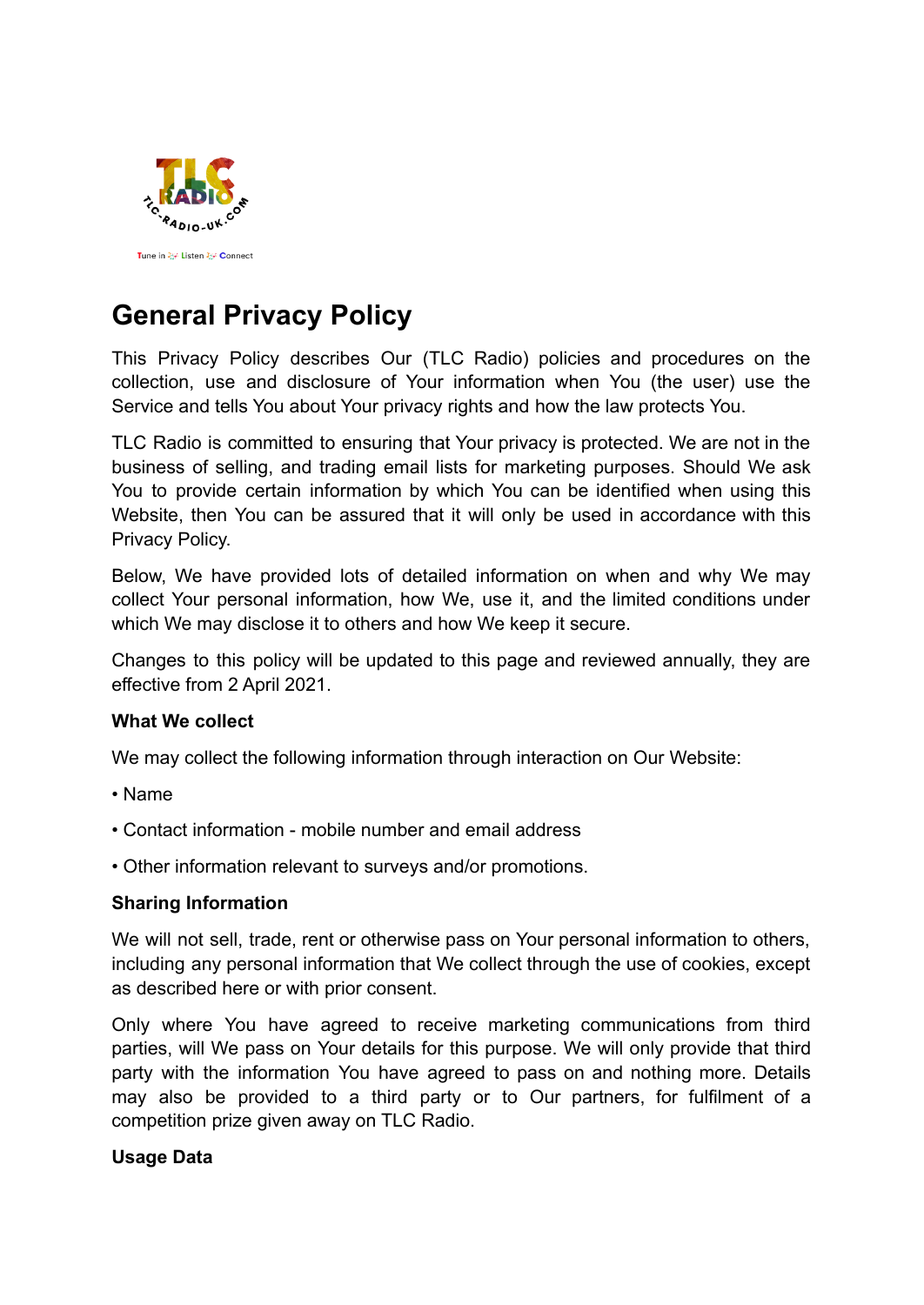Usage Data is collected automatically when using TLC Radio.

Usage Data may include information such as Your Device's IP address and other diagnostic data.

When You access the Service by or through a mobile device, certain information may be automatically collected, including information that Your browser sends whenever You visit Our Service or when You access the Service by or through a mobile device.

# **Information from third party Social Media Services**

When You log in to use TLC Radio through third party Social Media Services; personal data that is already associated with Your third party Social Media Service's account, may be collected.

You may also have the option of sharing additional information with the Company through Your third party Social Media Service's account. If You choose to provide such information and Personal Data, during registration or otherwise, You are giving the Company permission to use, share, and store it in a manner consistent with this Privacy Policy.

# **Tracking Technologies and Cookies**

We use Cookies and similar tracking technologies to track the activity on Our Service and store certain information. Tracking technologies used are beacons, tags, and scripts to collect and track information and to improve and analyse Our Service.

#### **Mailing Lists**

In order to keep in touch, We collect personal information in the form of Your name. mobile number and email address. We use that information for the sole purpose of keeping in touch with You, this includes: TLC news and T.L.C deals .

As previously stated, We are not in the business of selling, and trading email lists for marketing purposes.

#### **What We do with the information We gather**

We require this information to understand Your needs and provide You with a better service, and in particular for the following reasons:

- internal record keeping;
- data analysis, identifying usage trends, determining the effectiveness of Our promotional campaigns and to evaluate and improve Our Service, products, services, marketing and Your experience
- We may periodically send promotional email about new products, special offers or other information which We think You may find interesting from Us, or on behalf of trusted third party partners, using the email address which You have provided;
- from time to time, We may also use Your information to contact You for market research purposes. We may contact You by email or mobile phone;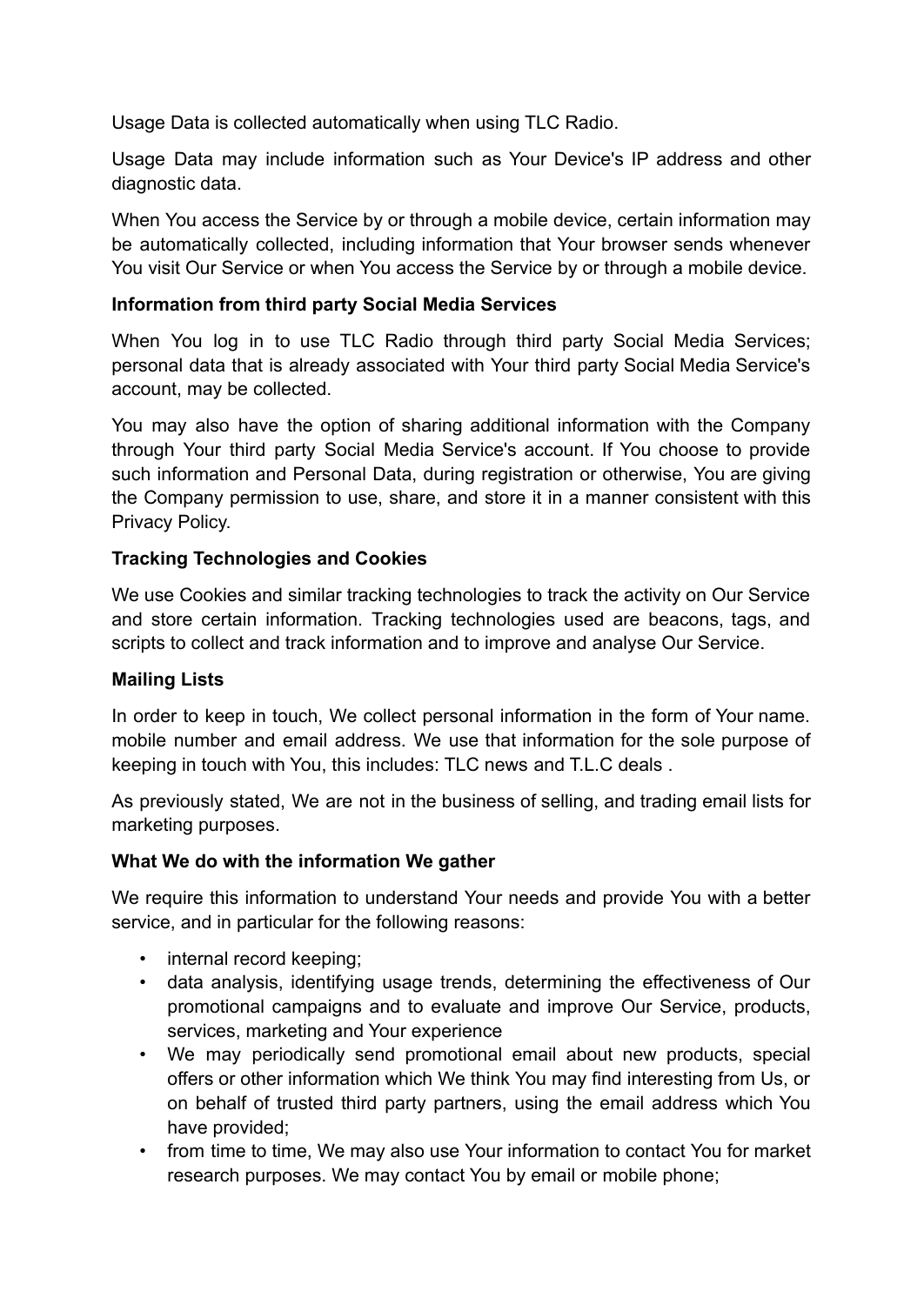- We may use the information to customise the Website according to Your interests;
- with other users: when You share personal information or otherwise interact in the public areas with other users, such information may be viewed by all users and may be publicly distributed outside. If You interact with other users or register through a third party Social Media Service, Your contacts on the third party Social Media Service may see Your name, profile, pictures and description of Your activity. Similarly, other users will be able to view descriptions of Your activity, communicate with You and view Your profile;
- With Your consent: We may disclose Your personal information for any other purpose

# **Retention of Your Personal Data**

The Company will retain Your Personal Data only for as long as is necessary for the purposes set out in this Privacy Policy. We will retain and use Your Personal Data to the extent necessary to comply with Our legal obligations and applicable laws, resolve disputes, and enforce Our legal agreements and policies.

The Company will also retain Usage Data for internal analysis purposes. Usage Data is generally retained for a shorter period of time, except when this data is used to strengthen the security or to improve the functionality of Our Service, or We are legally obligated to retain this data for longer time periods.

## **Disclosure of Your Personal Data**

In the unlikely event of a company business transaction i.e. in a merger, acquisition or asset sale, Your Personal Data may be transferred. We will provide notice before Your Personal Data is transferred and becomes subject to a different Privacy Policy.

Under any circumstances whereby the Company may be required to disclose Your Personal Data if required to do so by law or in response to valid requests by public authorities.

Comply with a legal obligation with regard to: a)the rights or property of the Company; b) possible wrongdoing in connection with the Service; c) the personal safety of Users of the Service or the public; d) legal liability.

#### **Security**

The security of Your Personal Data is important to Us, but remember that no method of transmission over the Internet, or method of electronic storage is 100% secure. While We strive to use commercially acceptable means to protect Your Personal Data, We cannot guarantee its absolute security.

#### **Links to Other Websites**

Our Service may contain links to other Websites that are not operated by Us. If You click on a third party link, You will be directed to that third party's site. We strongly advise You to review the Privacy Policy of every site You visit.